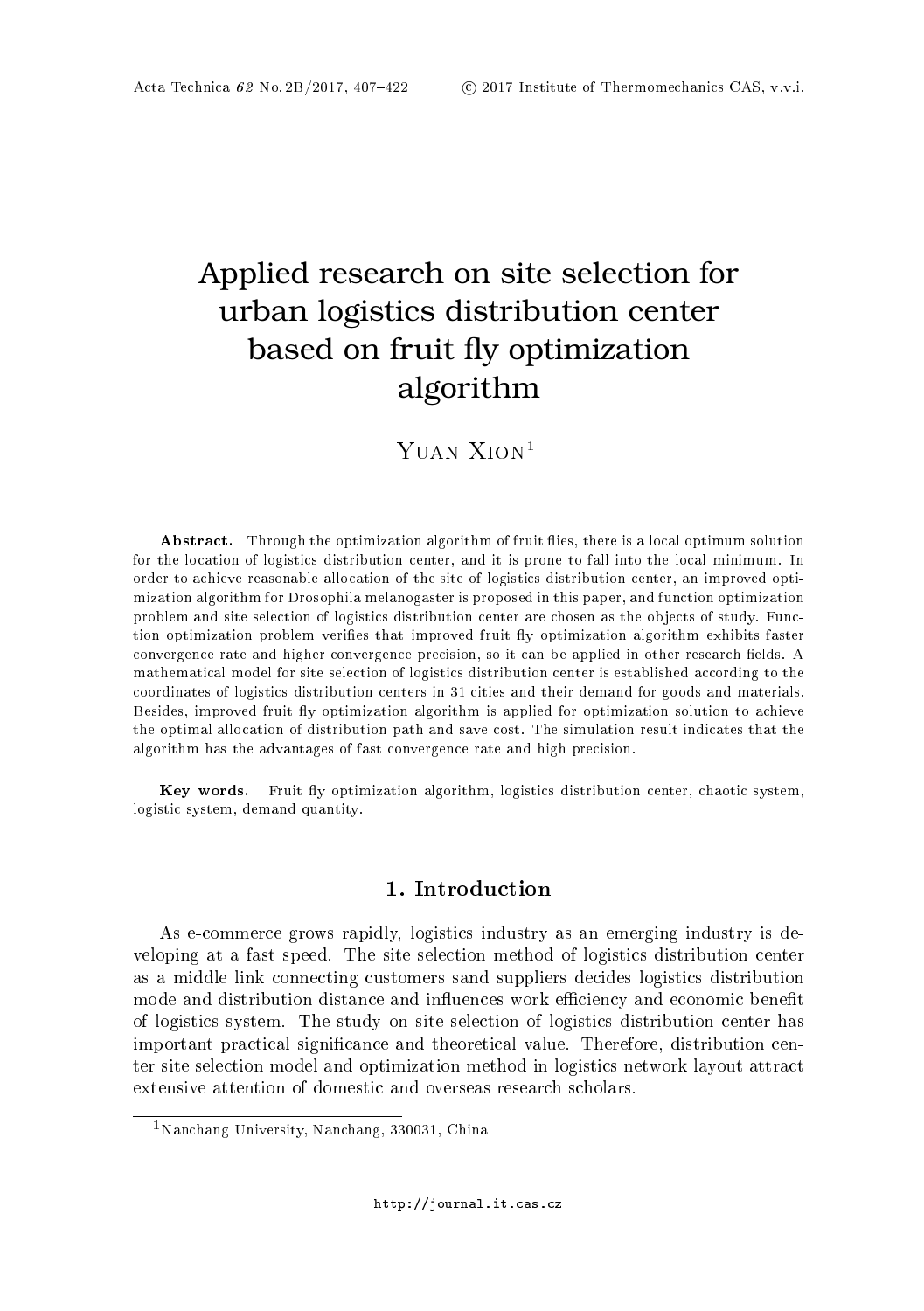Revelle and Swain [1] proposed slack linear programming algorithm for site selection problem in 1970. In 1978, for large-scale logistics site selection problem, Erlekotter [2] put forward both way slope algorithm and local search algorithm. The empirical study shows this method has good effect and high efficiency. In 1988, Kazuyoshi Hidaka [3] applied greedy heuristic algorithm and balloon search heuristic algorithm successively to solve large-scale facility site selection problem. In 1999, Yamada took minimum transportation cost and minimum  $CO<sub>2</sub>$  emission as the ob- $\chi$  jective function [4] to select the site of logistics distribution center. Although traffic distribution was considered, this model could only handle small-scale site selection problem. In 2001, Wang Zhanquan and Yang Dongyuan [5] applied global search optimization technique, established site selection model based on genetic algorithm, compared and analyzed it with traditional mixed integer programming solution. With regard to logistics center site selection for perishable products, Jiang Dali and Du Wen [6] combined global search capacity of genetic algorithm and local search capacity of ALA method to put forward a mathematical model for logistics center site selection based on AGA integer programming in 2003. The result indicates that this algorithm can greatly increase the probability of acquiring the optimal distribution path and the optimal site. In 2006, Wu Bing, Luo Ronggui and Peng Weihua [7] came up with logistics center site selection optimization model based on genetic algorithm of priority coding. The result indicates that this method can effectively reduce the difficulty in solving site selection problem. In 2008, Zhao Dongling, Yu Longzhen and Chen Changju [8] established 0-1 integer programming model for logistics center site selection and proposed an improved single-point PMX intersection method to solve large-scale logistics distribution optimization problem by combining the thought of genetic variation. The result shows the improved algorithm has good effect, and is superior to improved single-point intersection method in terms of convergence rate and optimal solution.

### 2. Improved fruit fly optimization algorithm

## 2.1. Fruit fly optimization algorithm

Fruit fly optimization algorithm (FOA) is a new evolutionary computation method which was proposed by Pan [9] in 2011. At present, it is widely applied in function optimization, SVM parameter optimization, knapsack problem and optimization of neural network weight and threshold value, etc. Although this algorithm has such advantages as few control parameters, fast convergence rate and high convergence precision, it has local optimum problem and thus may be easily caught in local minimum. This paper combines ergodicity, regularity and randomness advantages of logistic chaotic system and proposes fruit fly optimization algorithm based on logistic chaotic system to overcome local optimum problem of FOA.

Step 1: Set fruit fly population size *popsize* and maximum iteration times of FOA; initialize fruit fly population position at random; the initialization results are expressed as  $X$  begin and  $Y$  begin, respectively.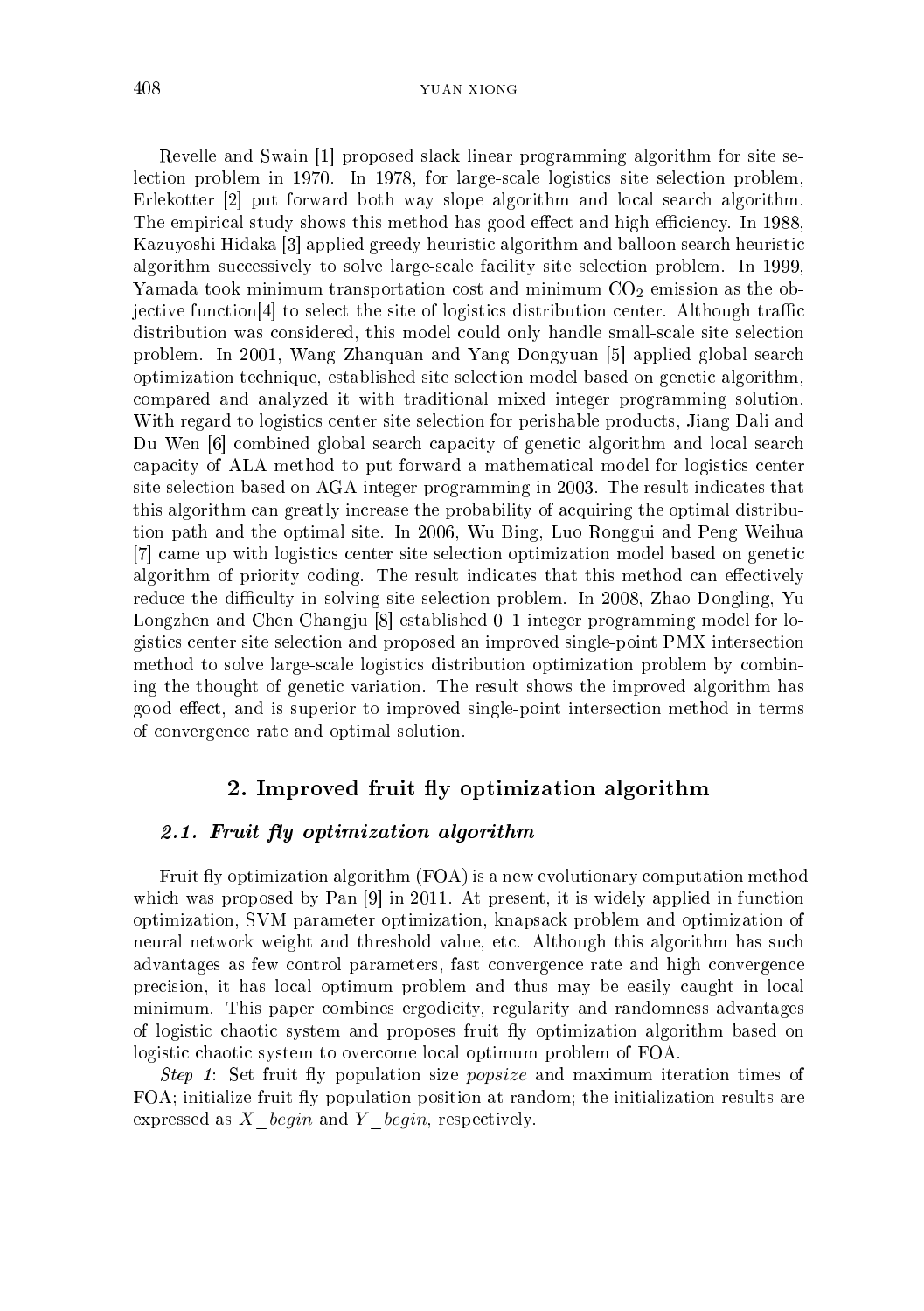*Step 2*: Calculate random optimizing direction and distance of fruit fly individuals according to (1) and (2):

$$
x_i = X\_begin + Value \times rand(), \tag{1}
$$

$$
y_i = Y \_\text{begin} + Value \times rand(). \tag{2}
$$

In (1) and (2), Value represents search distance of fruit fly, while  $x_i$  and  $y_i$  represent the position of fruit fly individuals in the next moment.

Step 3: Estimate the distance  $d_i$  between fruit fly individuals and the original point according to formula  $(3)$ ; then apply formula  $(4)$  to figure out smell concentration  $s_i$  of fruit fly individuals:

$$
d_i = \sqrt{x_i^2 + y_i^2},\tag{3}
$$

$$
s_i = \frac{1}{d_i} \,. \tag{4}
$$

Step 4: Substitute smell concentration  $s_i$  into formula (5)—smell concentration decision function—and calculate smell concentration of fruit fly individuals at current position

$$
Smell_i = Function(s_i) \tag{5}
$$

Step 5: Find out the best smell concentration and the best position of fruit fly individuals. The best smell concentration is expressed as  $Smell<sub>b</sub>$ , and the best position is expressed as  $x<sub>b</sub>$  and  $y<sub>b</sub>$ .

Step 6: Reserve and record the best position and the best smell concentration of fruit fly. The best smell concentration  $Smellbest = Smell<sub>b</sub>$ ; the initial position of fruit fly Y begin =  $y_b$ , X begin =  $x_b$ ; besides, fruit fly population searches towards the best position.

*Step 7*: Iterate for optimizing and repeat iteration steps  $2-5$  and judge whether the smell concentration is better than that in the last iteration. If it is better, execute Step 6.

#### 2.2. Logistic chaotic system

Chaos phenomenon extensively exists in nonlinear system. It is an aperiodic motion form. Since the sequence generated by chaotic system has good randomness, ergodicity and regularity, chaotic sequence is widely applied in signal processing, nonlinear control, image encryption and other relevant fields.

The expression of logistic chaotic system is shown in Formula (6) [11, 12]

$$
x(n + 1) = ux(n)(1 - x(n)), \ x(n) \in [0, 1]. \tag{6}
$$

In formula  $(6)$ , *n* is iteration number, *u* represents chaos control parameter (when  $u = 4$ , logistic system is in the chaotic state. A transformation calculation formula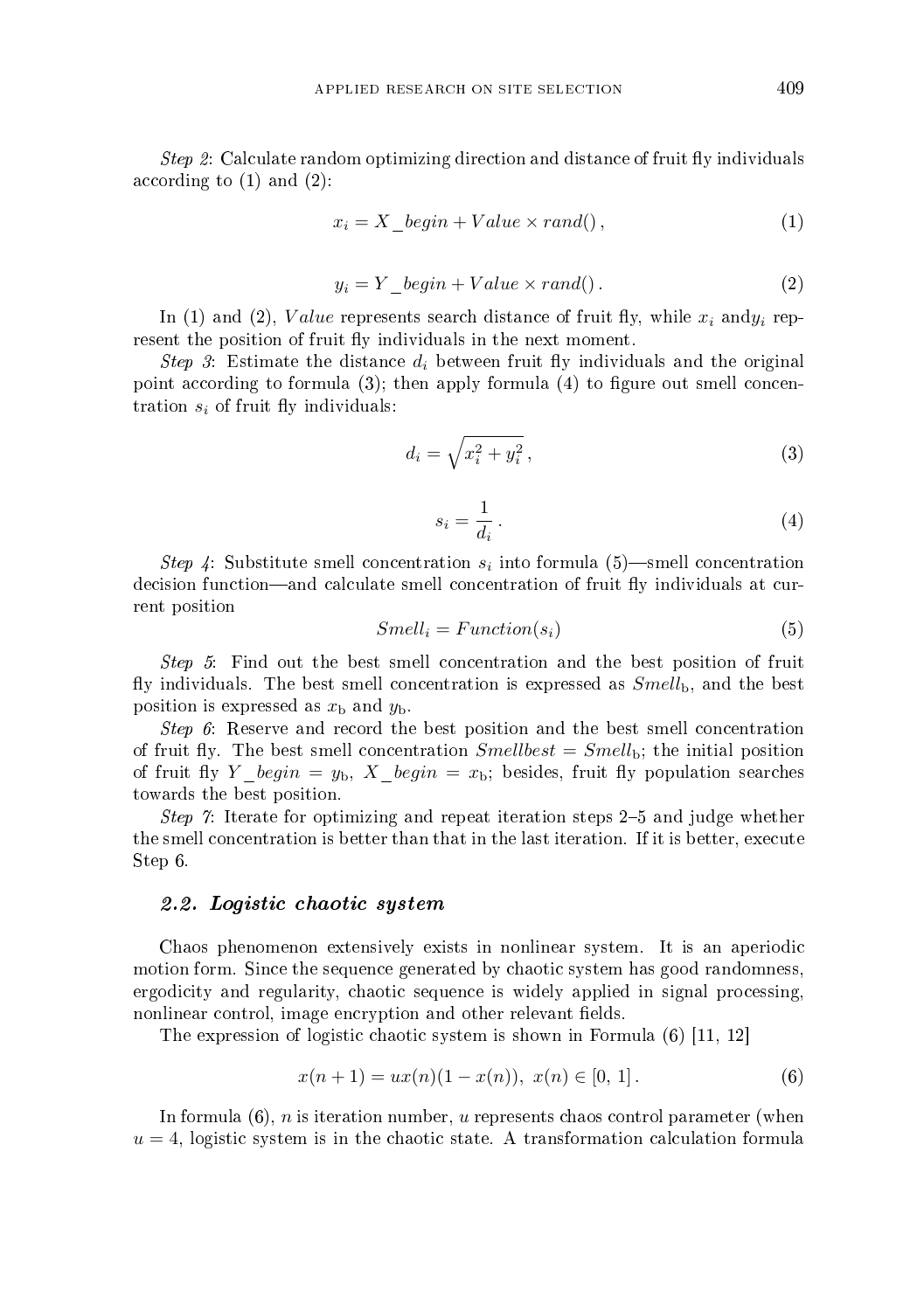of chaos variable of  $Cx_i$  is shown in formula (7)

$$
Cx(n+1)i = 4Cx(n)i(1 - Cx(n)i), i = 1, 2, ..., N.
$$
 (7)

In Formula (7),  $Cx(n)_i$  represents the value of the *i*th chaos variable  $Cx_i$  of chaotic mapping after the *n*th chaos variable. When  $Cx_i \in [0, 1]$  and  $Cx_i \notin$  ${0.25, 0.50, 0.75}$ , the system is in the chaotic state. The optimization parameter  $x_i \in [a_i, b_i]$  in Formula (7) can be transformed through mutual mapping of formulae (8), (9) and chaos parameter  $Cx_i \in [0, 1]$ .

$$
Cx_i = (x_i - a_i)/(b_i - a_i),
$$
\n(8)

$$
x_i' = a_i + Cx_i(b_i - a_i). \tag{9}
$$

In formula (9),  $x_i'$  represents the value that the *i*th chaos variable  $Cx_i$  after chaotic mapping is transformed to conventional variable.

#### 2.3. Improved FOA

Logistic chaos theory is introduced in FOA to improve it. The main process of improved FOA is as follows:

Step 1: Set fruit fly population size popsize and maximum iteration times Iteration of FOA; initialize fruit fly population position at random between  $0$  and  $1$ , and express it as vector  $z_i$ .

Step 2: Map the  $z_i$ component to chaos parameter  $Cz(n)_i$ ,  $Cz(n)_i = [0, 1]$  according to formula (8).

Step 3: Conduct chaotic mapping for chaos parameter  $Cz(n)<sub>i</sub>$  according to formula (7).

Step 4: Carry out mapping transformation for each component according to formula (9), and the mapping is conventional variable  $z_i'$  in  $[a_i, b_i]$ ; calculate fitness  $f(z'_i)$ , choose the minimum  $f(z'_i)$  in the population and record the minimum  $f(z'_i)$ ,  $fit(gen) = f(z'_i).$ 

Step 5: Optimize and iterate; repeat the steps  $2-4$ .

Step 6: If the stop condition is met (iteration times is greater than the maximum iteration time Iteration), select the minimum fit and make  $Smellbest =$  $\min(fit(gen))$ . At this moment, record smell concentration  $S_g$  of minimum  $f(z'_i)$ .

Step 7: To make sure the initial value to be gained is within the small interval of optimal parameter in the initial iteration, if the parameter is greater than 0,  $B \in [0, 1]$ . Through repeated verification,  $B = 0.25$  is chosen in this paper. Apply  $S_i = S_q + 2B \times rand() - B$  to generate tiny disturbance population near the selected smell concentration  $S_g$ . Meanwhile, apply  $S_i$  to assess  $f(S_i)$ . Choose  $f(S_i)$ with the smallest fitness in the population and make  $Bestsmall = min(f(S_i))$ . If  $Bestsmall < Smellbest, Smellbest = Bestsmall$  and make  $S_g = S_i$ .

Step 8: Carry out secondary iteration and optimization; update smell concentration  $S_i$  and repeat Step 7.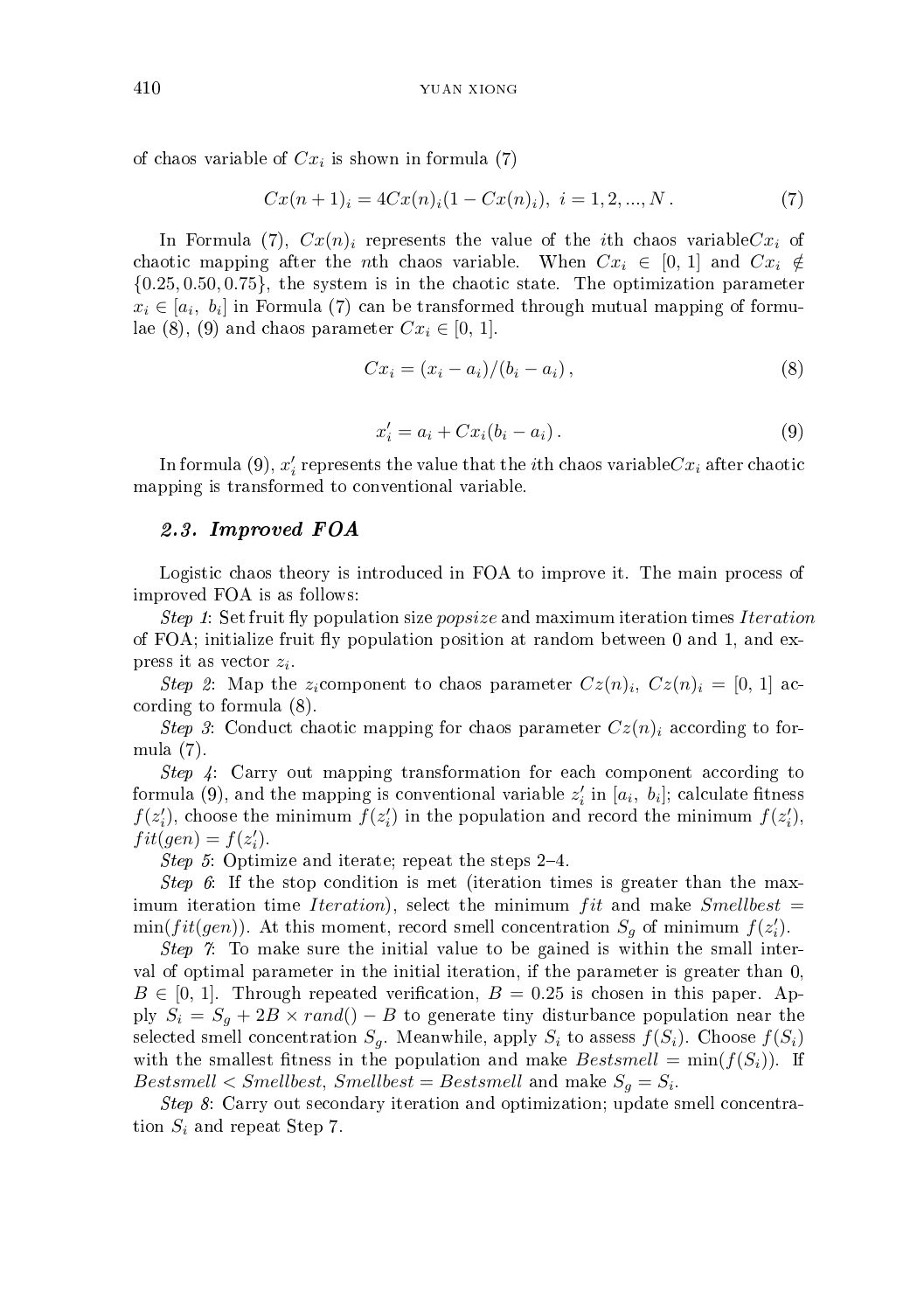Step 9: If the stop condition is met (iteration times is greater than the maximum iteration time Iteration), output Smellbest,  $P = S_g$ .

#### 2.4. Mathematical model for logistics distribution center site selection

To achieve the optimal selection of urban logistics distribution center, the following hypotheses are accepted [13]: goods capacity of logistics distribution center can satisfy the demand for goods at each demand point, and total goods amount at the logistics distribution center is decided by goods demand of distribution demand point; one distribution center only supplies a demand point; the transportation expenses from the logistics distribution center to the factory are not taken into account.



Fig. 1. Distribution diagram

Based on the above hypotheses, the mathematical model for logistics distribution center site selection can be established. The distribution diagram is shown in Fig. 1. The mathematical model is a site selection and distribution model. Under the condition of meeting upper limit of distance, it is necessary to find out the distribution center from n demand points and distribute goods to each demand point. The objective function is the minimum sum of product between the demand and distance from each distribution center to the demand point. The objective function is:

$$
\min F = \sum_{i \in N} \sum_{j \in M_i} w_i d_{ij} Z_{ij} . \tag{10}
$$

The constraint conditions are

$$
\sum_{j \in M_i} Z_{ij} = 1, \ i \in N \,, \tag{11}
$$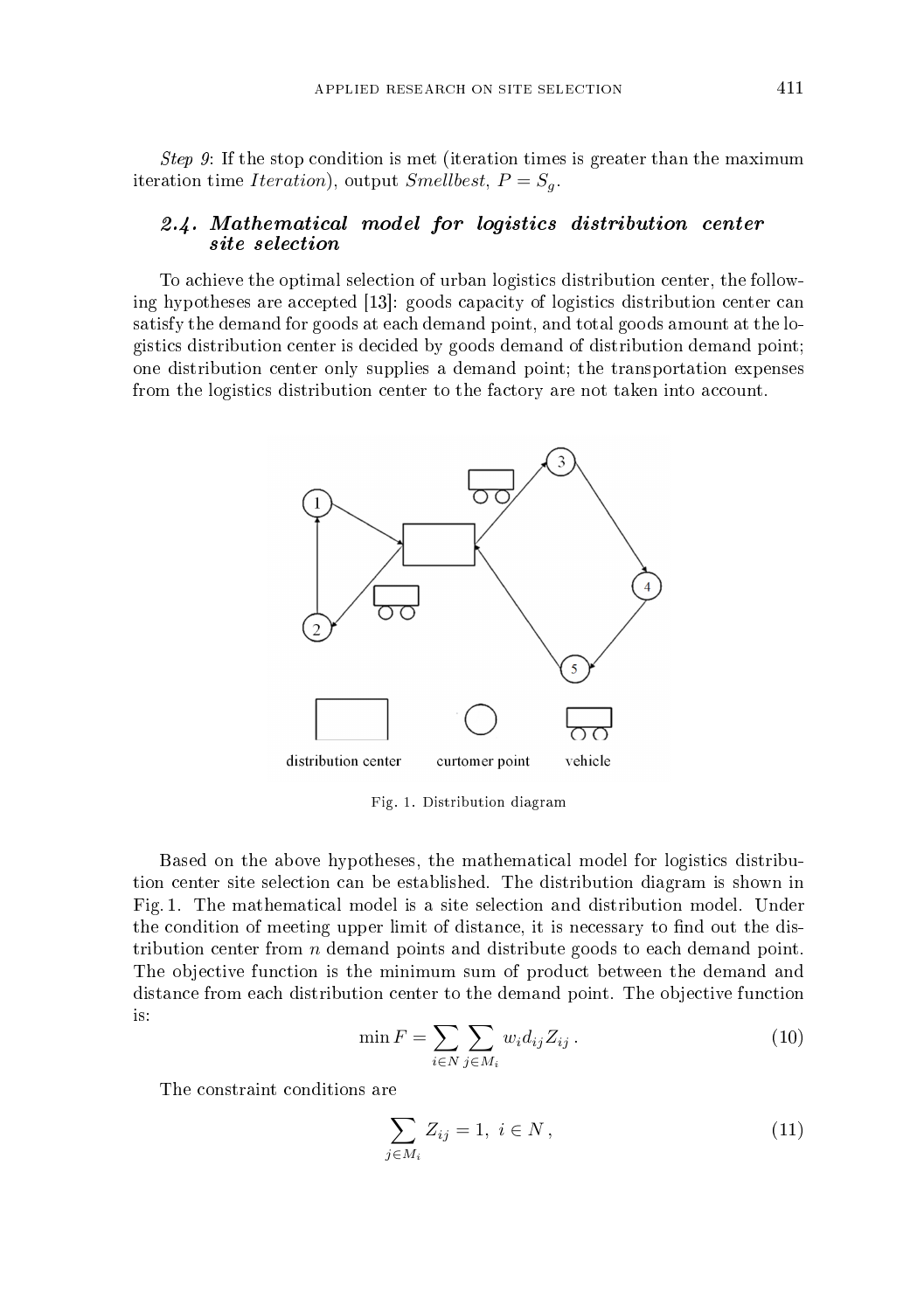$$
Z_{ij} \le h_j, \ i \in N, \ j \in M_i \,, \tag{12}
$$

$$
\sum_{j \in M_i} h_j = p,\tag{13}
$$

$$
Z_{ij}, h_j \in \{0, 1\}, i \in N, j \in M_i,
$$
\n(14)

$$
d_{ij} \le s \,. \tag{15}
$$

In the above constraints,  $N = \{1, 2, ..., n\}$  is the serial number set of all demand points,  $M_i$  represents the set of alternative distribution centers whose distances from the demand point i are less than s,  $i \in N$ ,  $M_i \subseteq N$ , and  $w_i$  represent the demand quantity of demand points,  $d_{ij}$  refers to the distance from the demand point i to the nearest distribution center j, and  $Z_{ij}$  represents 0-1 variable and service demand distribution relation of users and logistics center. When  $Z_{ij} = 1$ , the demand quantity of demand point  $j$  is supplied by distribution center  $j$ , or else  $Z_{ij} = 0$ . Symbol  $h_j$  represents 0-1 variable. When  $h_j = 1$ , the demand point j is chosen as the distribution center. Symbol s represents the upper limit of distance from the demand point served by the newly-built distribution center.

Formula (11) guarantees that each demand point can be served by only one distribution center. Formula (12) guarantees the demand quantity of demand point can only be set to point supply of distribution center. In other words, there will be no customer where there is no distribution center. Formula (13) specifies that the number of selected distribution centers is  $p$ . Formula (15) guarantees that the demand point is within the scope that the distribution center can reach.

## 3. Analysis and discussion

#### 3.1. Optimization of logistics distribution center site selection using IFOA algorithm

The steps of optimizing logistics distribution center site selection with IFOA algorithm are as follows. The flow chart is shown in Fig. 2.

Step 1: Set population size popsize and maximum iteration times Iteration of IFOA algorithm.

Step 2: Calculate fitness function value of fruit fly individuals according to formula (10) and search the position and optimal value of fruit fly individuals and global optimal individual.

Step 3: Update speed and position of fruit fly population.

*Step 4*: Figure out fitness and update position and speed.

Step 5: If gen > Iteration, save the optimal solution, otherwise  $gen = gen + 1$ , and turn to Step 3.

Step 6: The best position and the best distribution path of corresponding logistics distribution center according to the optimal position.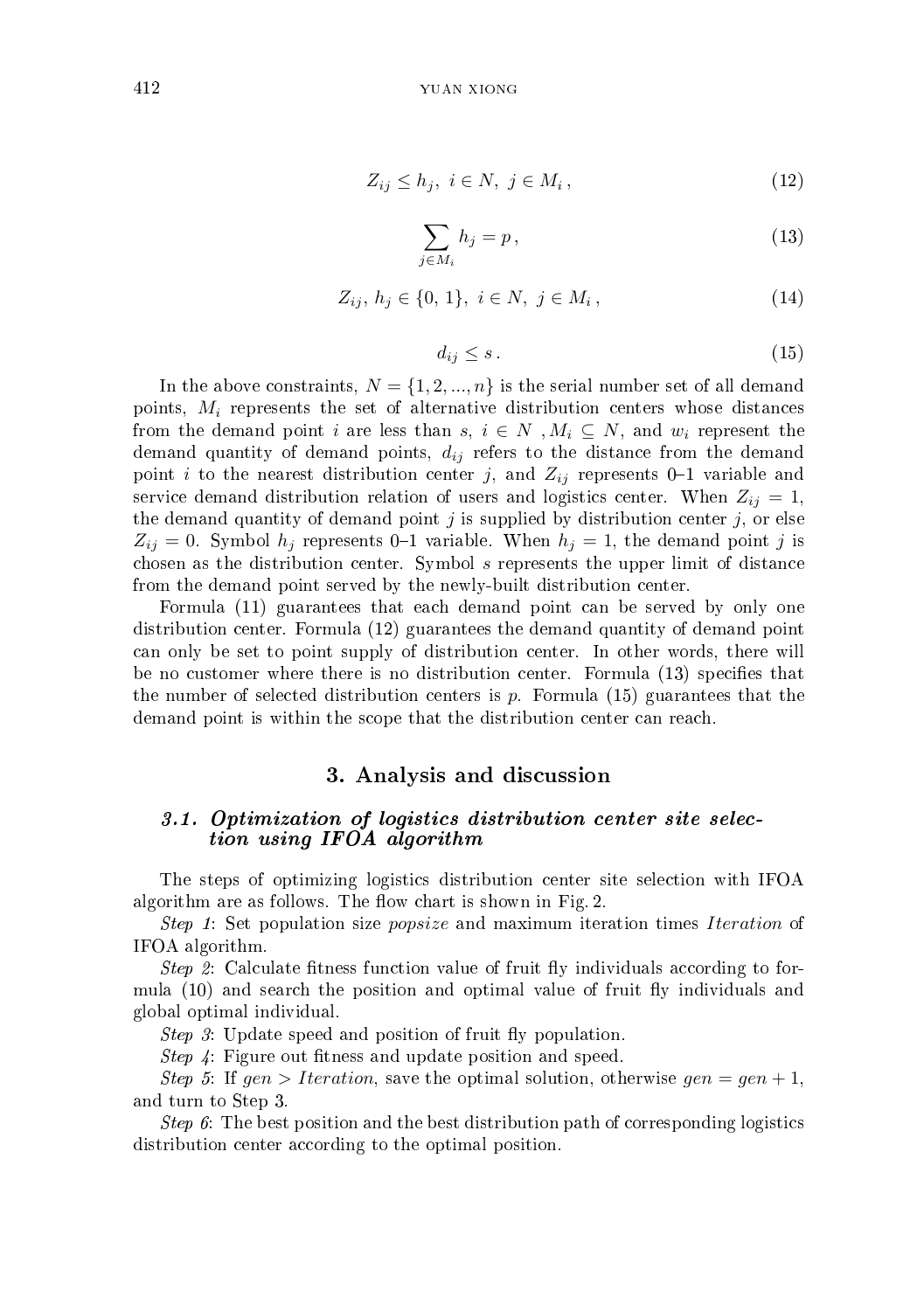

Fig. 2. Flow chart of optimizing logistics distribution center site selection with IFOA algorithm

#### 3.2. Experimental simulation

To verify the effect and superiority of IFOA, set fruit fly population size size  $pop =$ 20 and the maximum interaction times  $Iteration = 100$ . The optimization result is shown in Figs. 3–6 for four different standards.

1) Rastrigin function

$$
\min f(x_1, x_2) = 20 + x_1^2 + x_2^2 - 10(\cos(2\pi x_1) + \cos(2\pi x_2)), x_1, x_2 \in [5, 5].
$$

2) Schaffer function

$$
\min f(x, y) = 0.5 + \frac{\sin^2 \sqrt{x^2 + y^2} - 0.5}{(1 + 0.001(x^2 + y^2)^2)^2}, \ x, y \in [-10, 10].
$$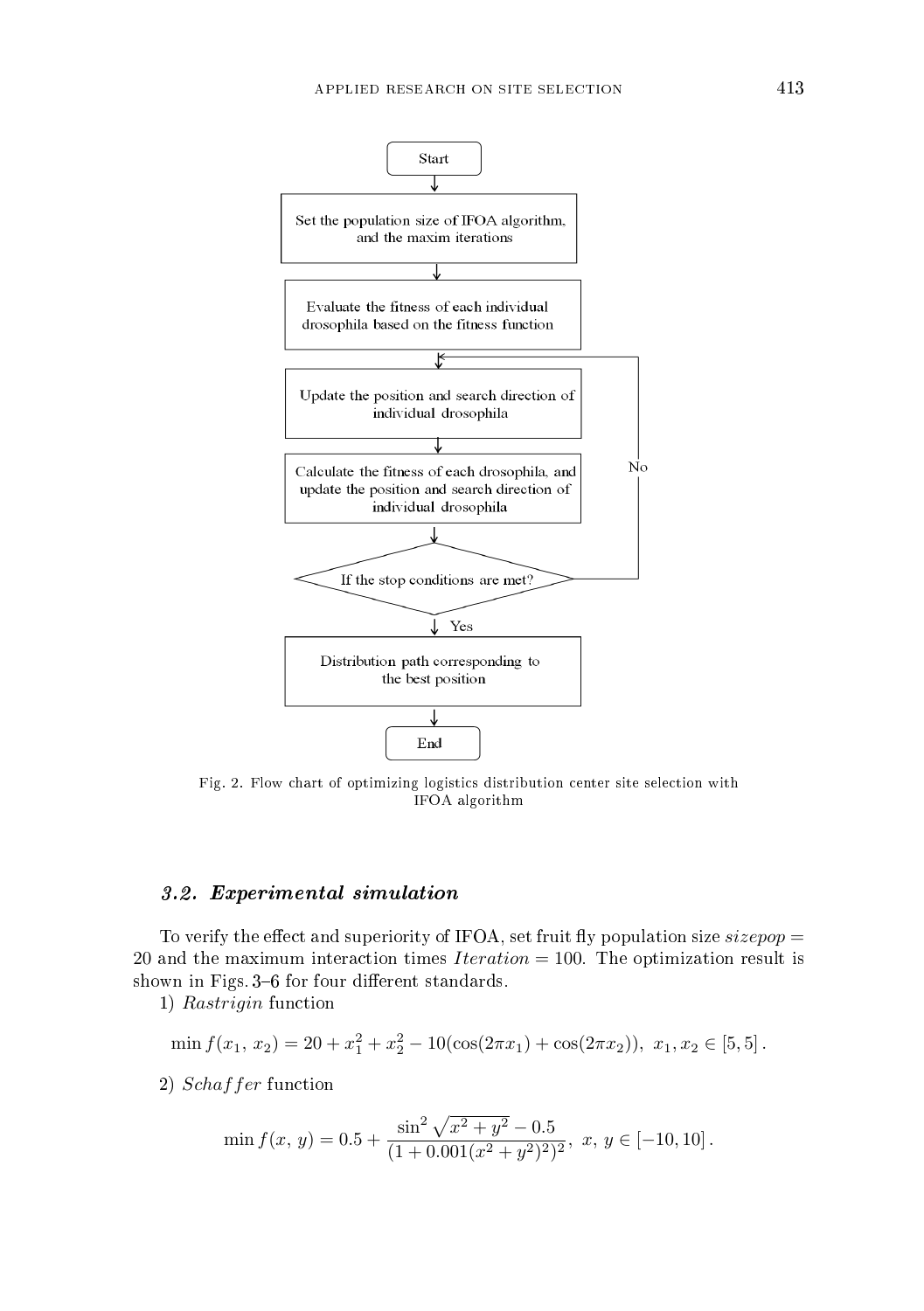3) F4 function

$$
\min f(x_1, x_2) = 100(x_1^2 - x_2^2) + (1 - 2x_1 + x_1^2), \ x1, x2 \in [-1, 1].
$$

4) Sphere function





Fig. 3. Convergence graph of Rastrigin function



Fig. 4. Convergence graph of Schaf fer function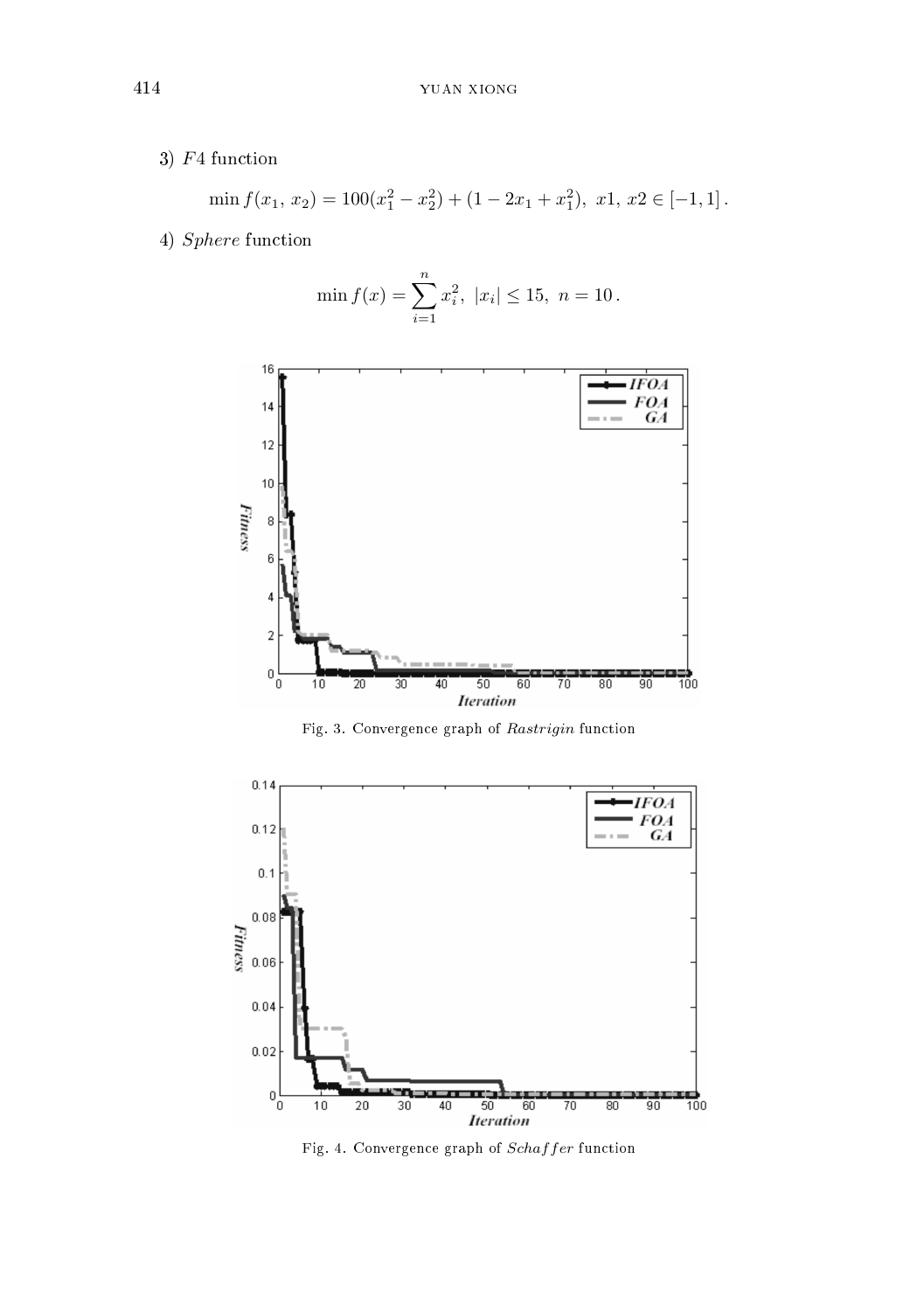

Fig. 6. Convergence graph of Sphere function

From Figs. 3–6 it is obvious that the convergence rate of IFOA algorithm superior to that of FOA algorithm and GA algorithm. This verifies superiority of IFOA. Its convergence rate is faster, and its fitness function value further approaches the theoretical value.

In order to prove the feasibility and effectiveness of IFOA during optimizing distribution center site selection, the coordinates of 31 cities in China are gathered, the position and the goods demand of each user are shown in Table 1. The data in this paper go through standardized processing. 6 cities are chosen as logistics distribution centers.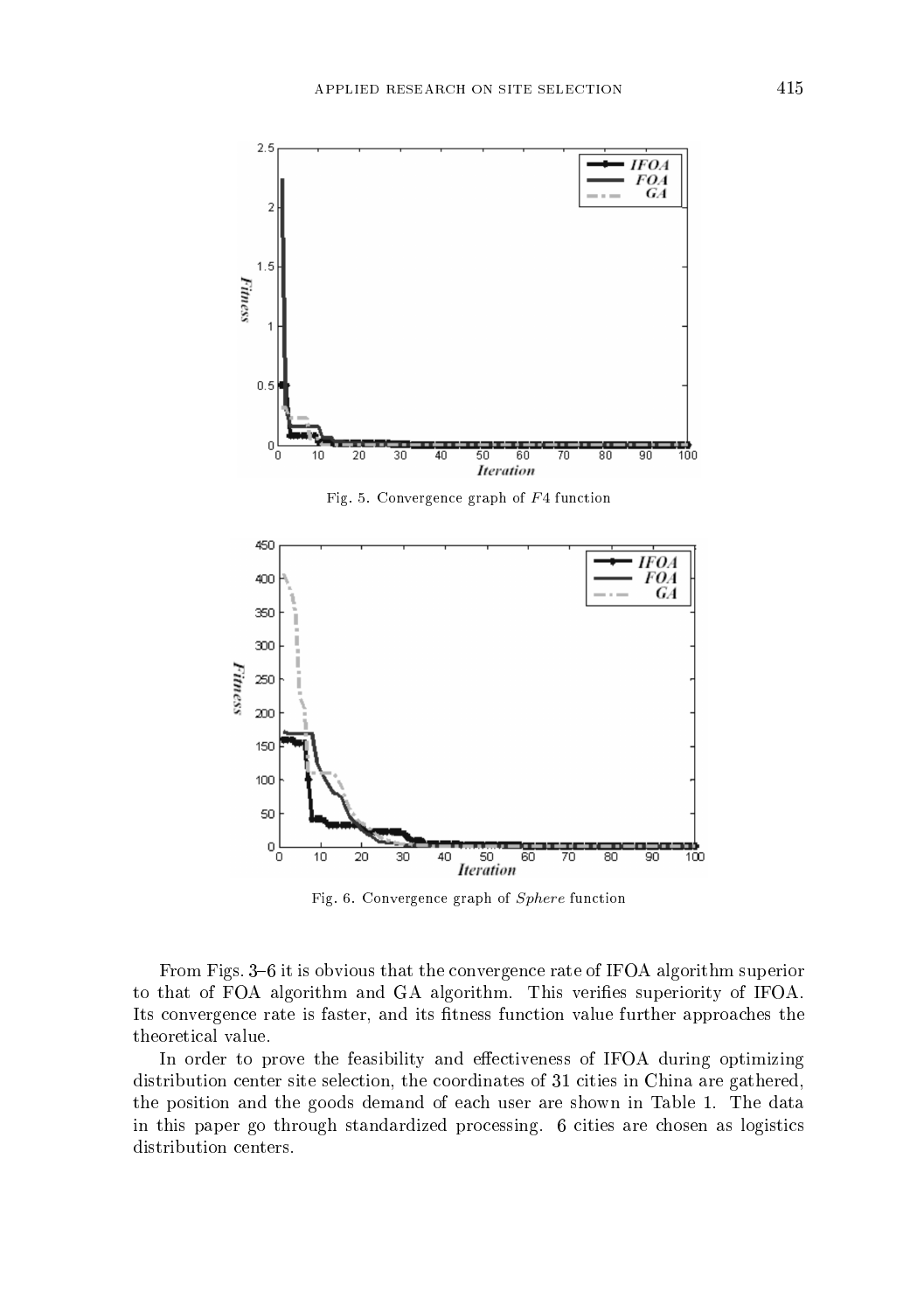| $\dot{j}$      | $(U_i, V_i)$ | $b_j$   | $\dot{j}$ | $(U_i, V_i)$ | $b_i$ |
|----------------|--------------|---------|-----------|--------------|-------|
| 1              | (1304, 2312) | $^{20}$ | 17        | (3918, 2179) | 90    |
| $\overline{2}$ | (3639, 1315) | 90      | 18        | (4061, 2370) | 70    |
| 3              | (4177, 2244) | 90      | 19        | (3780, 2212) | 100   |
| 4              | (3712, 1399) | 60      | 20        | (3676, 2578) | 50    |
| 5              | (3488, 1535) | 70      | 21        | (4029, 2838) | 50    |
| 6              | (3326, 1556) | 70      | 22        | (4263, 2931) | 50    |
| 7              | (3288, 1229) | 40      | 23        | (3429, 1908) | 80    |
| 8              | (4196, 1044) | 90      | 24        | (3507, 2376) | 70    |
| 9              | (4312, 790)  | 90      | 25        | (3394, 2643) | 80    |
| 10             | (4386, 570)  | 70      | 26        | (3439, 3201) | 40    |
| 11             | (3007, 1970) | 60      | 27        | (2935, 3240) | 40    |
| 12             | (2562, 1756) | 40      | 28        | (3140, 3550) | 60    |
| 13             | (2788, 1491) | 40      | 29        | (2545, 2357) | 70    |
| 14             | (2381, 1676) | 40      | 30        | (2778, 2826) | 50    |
| 15             | (1332, 695)  | 20      | 31        | (2370, 2975) | 30    |
| 16             | (3715, 1678) | 80      |           |              |       |

Table 1. Users' position and their goods demand

Set fruit fly population size  $sizepop = 20$  and the maximum iteration times Iteration  $= 100$ . The optimization results of logistics distribution center for 6 centers are shown in Fig. 7.

When there are 5 and 4 logistics distribution centers and the iteration times are different, the principle of calculation is similar to the above, convergence curves and distribution path maps of IFOA are shown in Figs. 8 and 9.

According to the optimization result of IFOA algorithm under different iteration times and different population size  $(Fig. 10)$ , as iteration times and population size rise, the optimal iteration times and different population size tends to be better. The simulation experiment shows that IFOA algorithm has high feasibility and effectiveness during optimizing logistics distribution center site selection problem.

## 4. Conclusion

Although fruit fly optimization algorithm has such advantages as few control parameters, fast convergence rate and high convergence precision, it has local optimum problem and thus may be easily caught in local minimum. In order to achieve reasonable allocation of the site of logistics distribution center and improve work efficiency and economic benefit of logistics distribution system, this paper combines ergodicity, regularity and randomness advantages of logistic chaotic system and proposes fruit fly optimization algorithm based on logistic chaotic system to overcome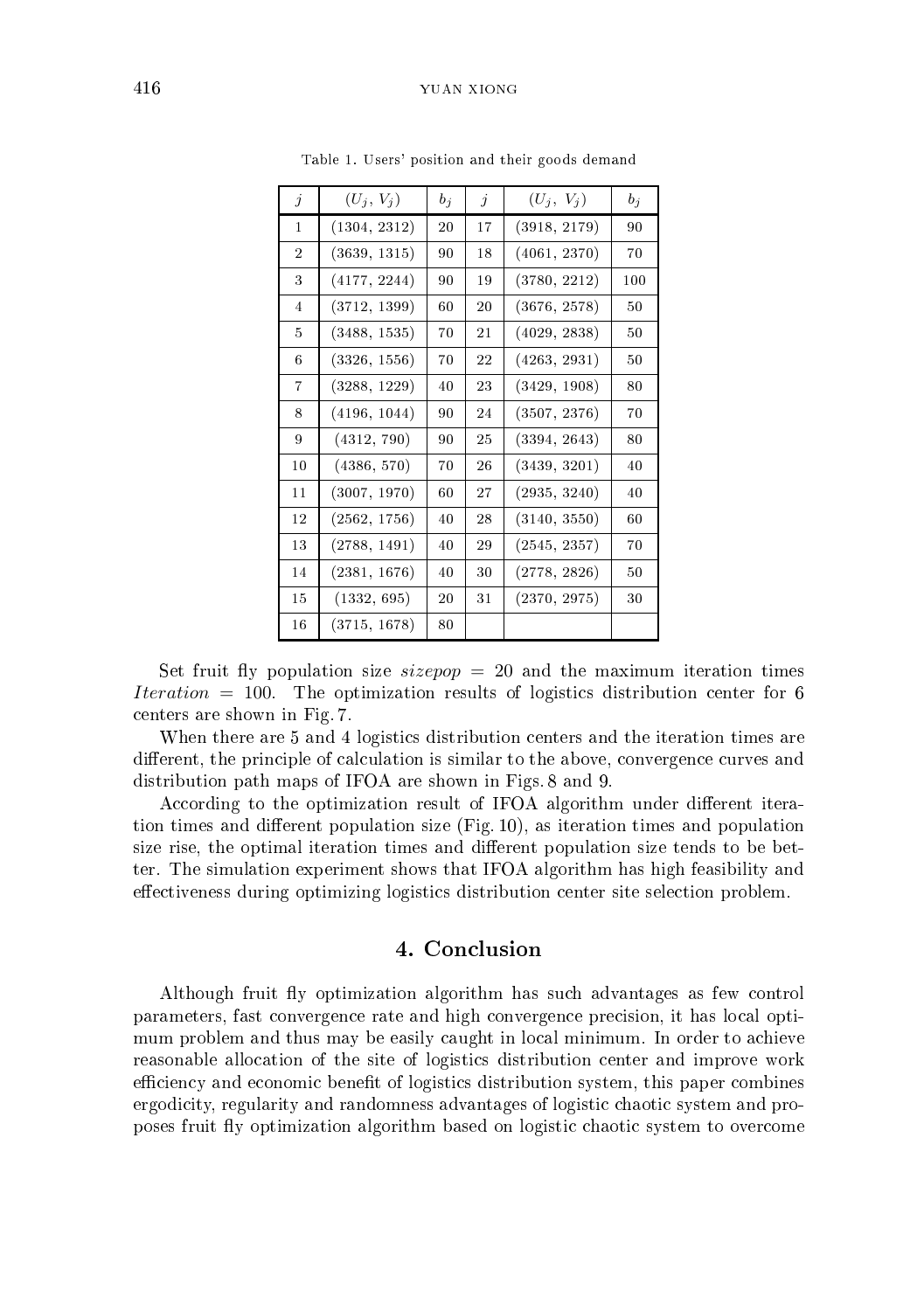

Fig. 7. Distribution path and convergence map when there are 6 distribution centers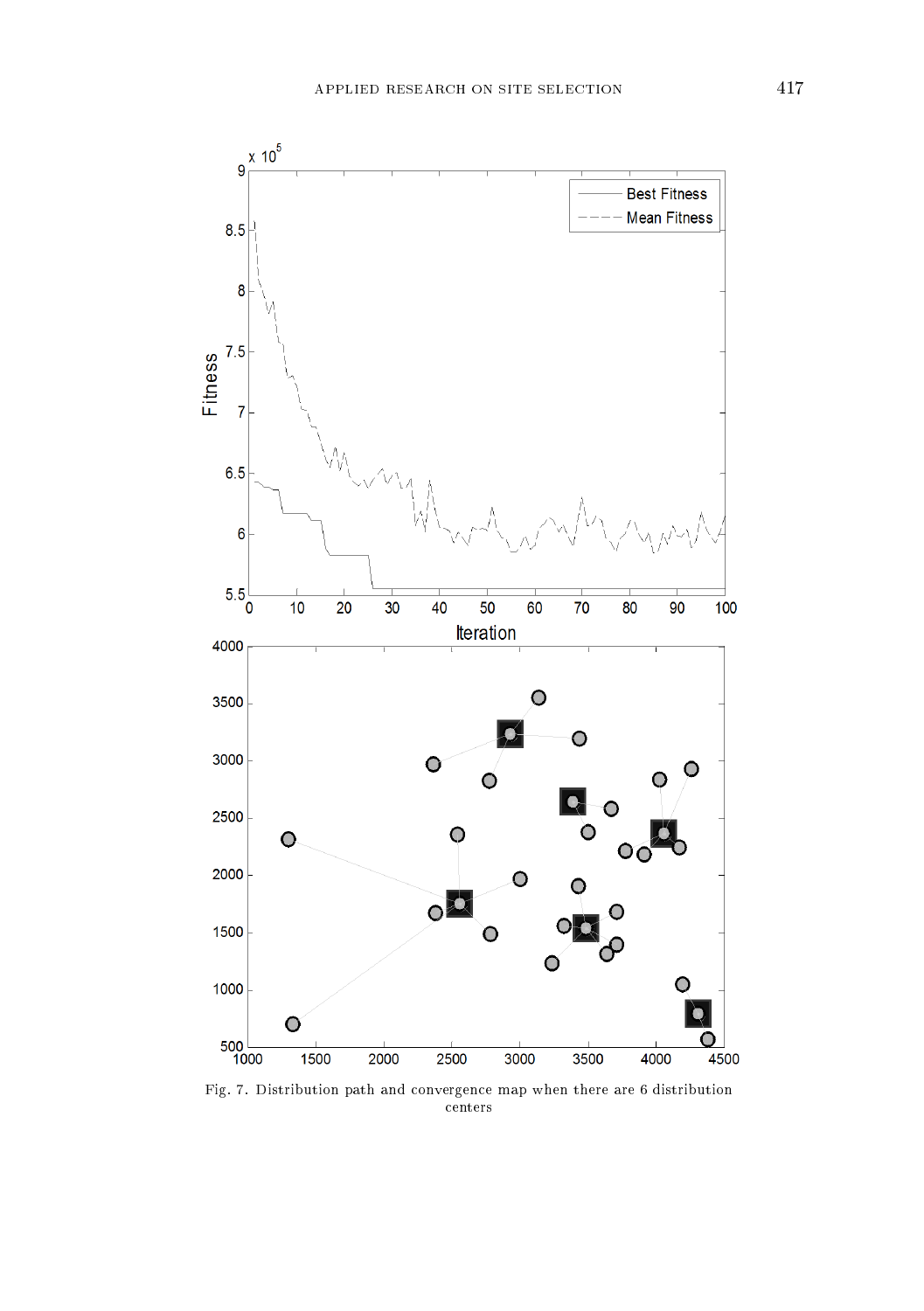

Fig. 8. Distribution path and convergence map when there are 5 distribution centers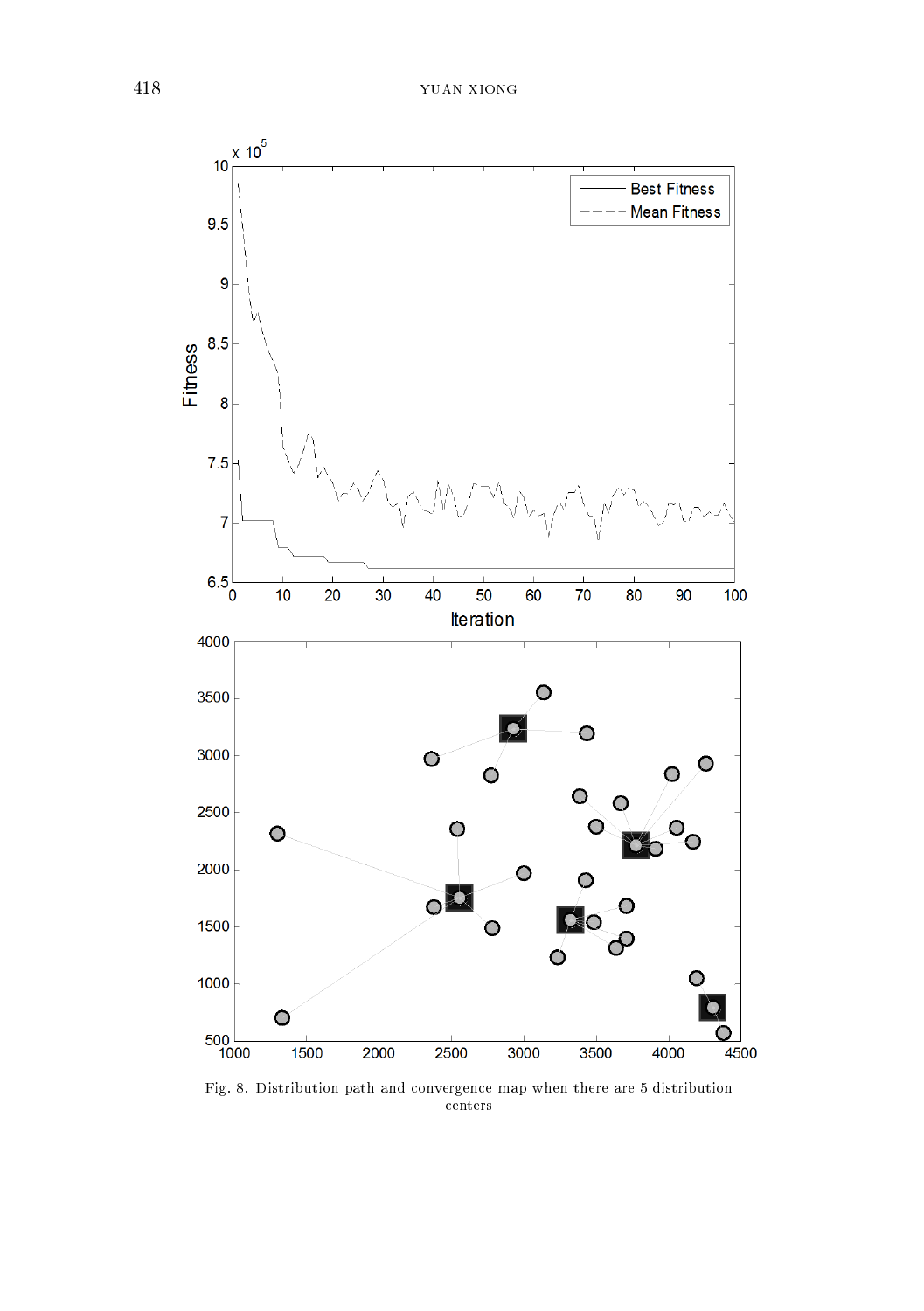

local optimum problem of fruit fly optimization algorithm. A mathematical model for site selection of logistics distribution center is established according to the coordinates of logistics distribution centers in 31 cities and their demand for goods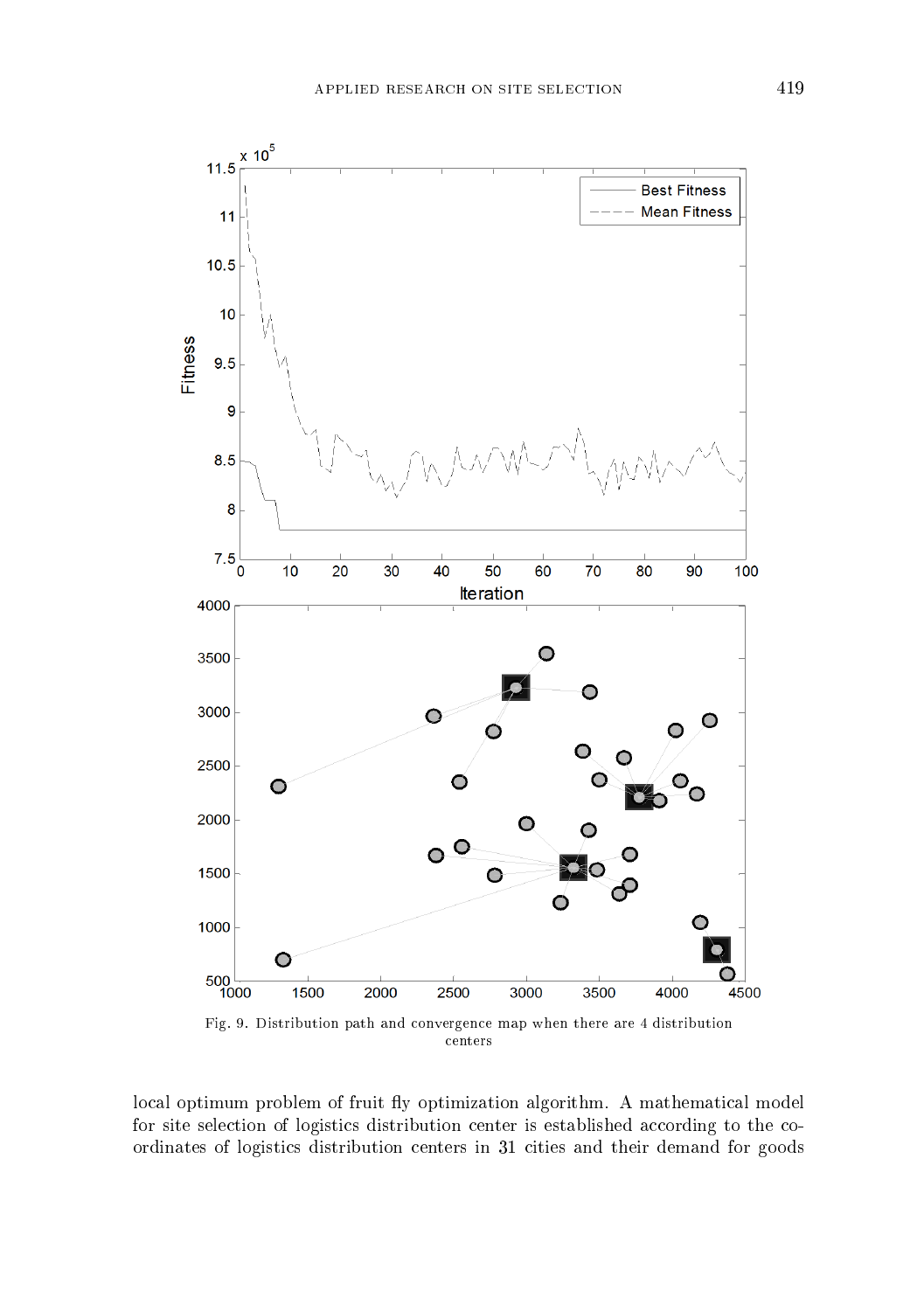

Fig. 10. Convergence comparison diagram of IFOA algorithm and FOA algorithm

and materials. Besides, improved fruit fly optimization algorithm is applied for optimization solution to achieve the optimal allocation of distribution path and save cost. The simulation result indicates that, the algorithm has the advantages of fast convergence rate and high precision. On this basis, distribution paths under different number of distribution centers and distribution paths under different iteration times and population size are compared to achieve optimization of objective function and the lowest cost.

#### References

- [1] Z. Lv, a. Tek, F. Da Silva, C. Empereur-mot, M. Chavent, M. Baaden: Game on, science-how video game technology may help biologists tackle visualization challenges. PloS ONE 8 (2013), No. 3, paper 0057990.
- $[2]$  W. T. PAN: A new fruit fly optimization algorithm: Taking the financial distress model as an example. Knowledge-Based Systems  $26$  (2012), 69-74.
- [3] Y. Chen, Z. Cao: An improved MRF-based change detection approach for multitemporal remote sensing imagery. Signal Processing  $93$  (2013), No. 1, 163-175.
- [4] T. E. Lin, G. C. Gu, H. B. Liu, J. Shen: A recognition method using uncorrelated discriminant locality preserving projections. Journal of Harbin Engineering University  $31$  (2010), No. 1, 98-101,114.
- [5] L. Ong, M. Motani: *Optimal routing for decode-forward in cooperative wireless networks.* IEEE Transactions on Communications  $58$  (2010), No. 8, 2345-2355.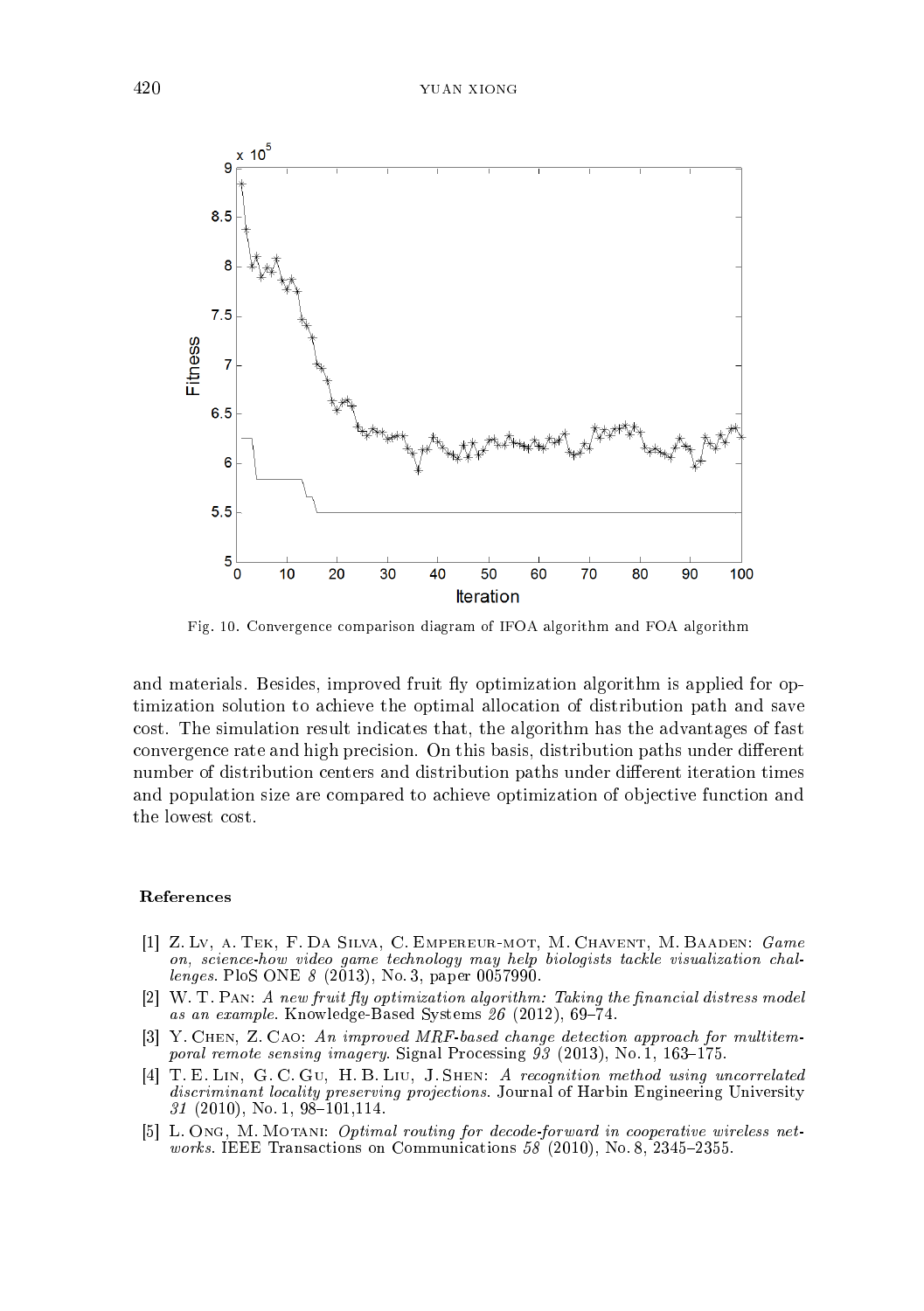- [6] J. Yao, S. Feng, X. Zhou,Y. Liu: Secure routing in multihop wireless ad-hoc networks with decode-and-forward relaying. IEEE Transactions on Communications 64  $(2016)$  No. 2, 753-764.
- [7] K. Wang, K. Qiao, I. Sadooghi, X. Zhou, T. Li, M. Lang, I. Raicu: Loadbalanced and locality-aware scheduling for data-intensive workloads at extreme scales. Concurrency and Computation, Practice and Experience 28 (2016), No. TOC 1, 70-94.
- [8] Y. Lin, J. Yang, Z. Lv, W. Wei, H. Song: A self-assessment stereo capture model applicable to the internet of things. Sensors  $15$  (2015), No. 8, 20925-20944.
- [9] Y. Xie, Y. He, A. Cheng, J. Zhang: Study on medical image enhancement based on IFOA improved grayscale image adaptive enhancement. Multimedia Tools and Applications  $75$  (2016), No. 22, 14379-14379.
- [10] H. R. Tizhoosh, G. Krell, B. Michaelis: Knowledge-based enhancement of megavoltage images in radiation therapy using a hybrid neuro-fuzzy system. Image and Vision Computing  $19$ ,  $(2001)$ , No. 4,  $217-\tilde{2}33$ .
- [11] S. K. PAL, R. A. KING: Image enhancement using smoothing with fuzzy sets. IEEE Transactions on Systems, Man, and Cybernetics - Part A: Systems and Humans 11  $(1981)$ , No. 7,  $494-501$ .
- [12] A. Das, M. Bhattacharya: A novel vague set approach for selective contrast enhancement of mammograms using multiresolution. Journal of Biomedical Science and Engineering  $2(2009)$ , No. 2, 575–581.
- [13] J. J. Y. Wang, J. Z. Huang, Y. Sun, X. Gao: Feature selection and multi-kernel learning for adaptive graph regularized nonnegative matrix factorization. Expert Systems with Applications  $\hat{4}2$  (2015), No. 3, 1278–1286.

Received August 7, 2017